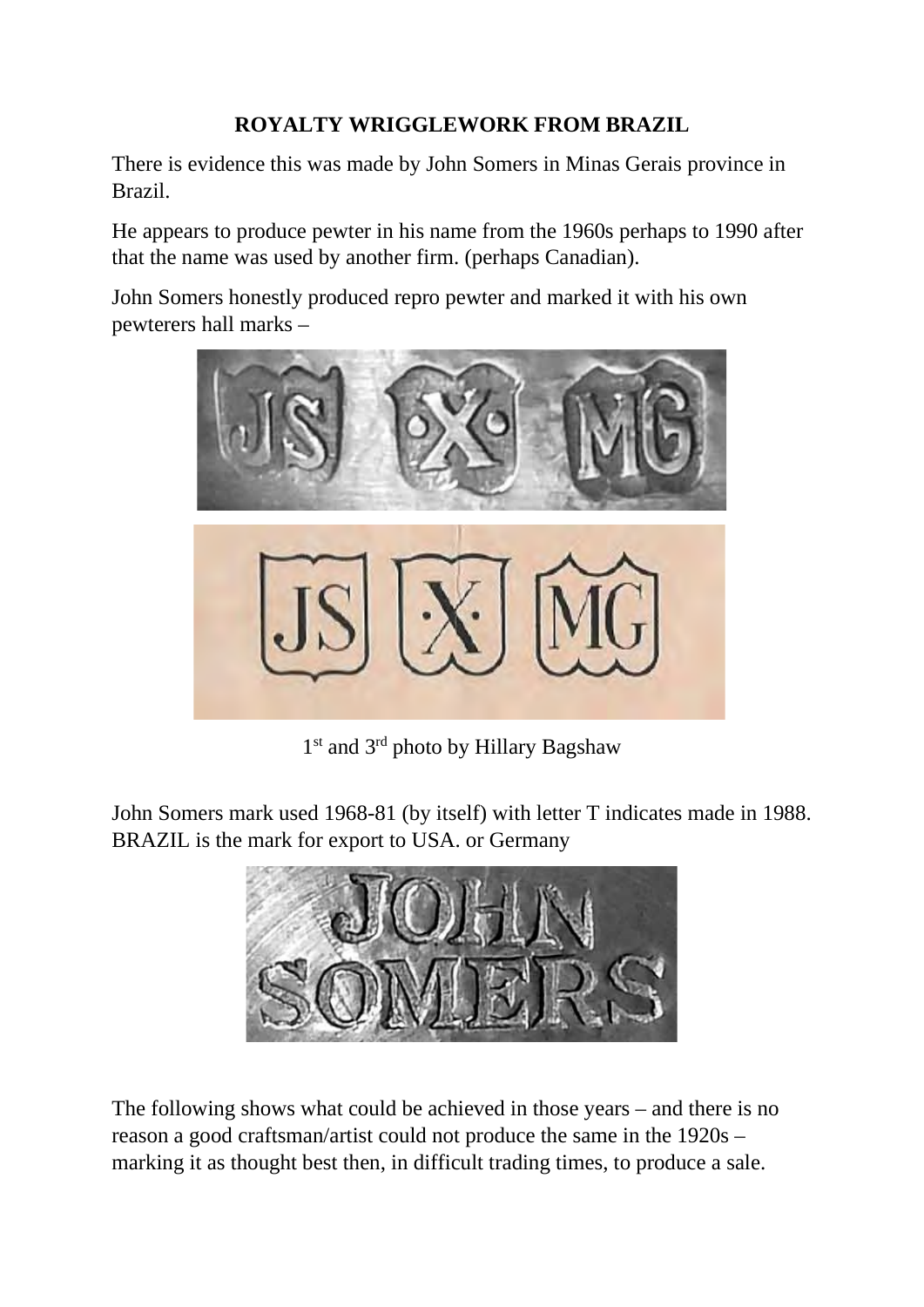

Reproduction tankard and beaker beautifully decorated in a style of engraving called wriggle work. Features portrait of King William the III and Queen Mary with the lion and unicorn of the British coat of arms. Based on artifacts in the Victoria and Albert Museum of London.

VA7 W&M Coronation Tankard, 6.5" tall. VA3 W&M Coronation Beaker, 6.75" tall.